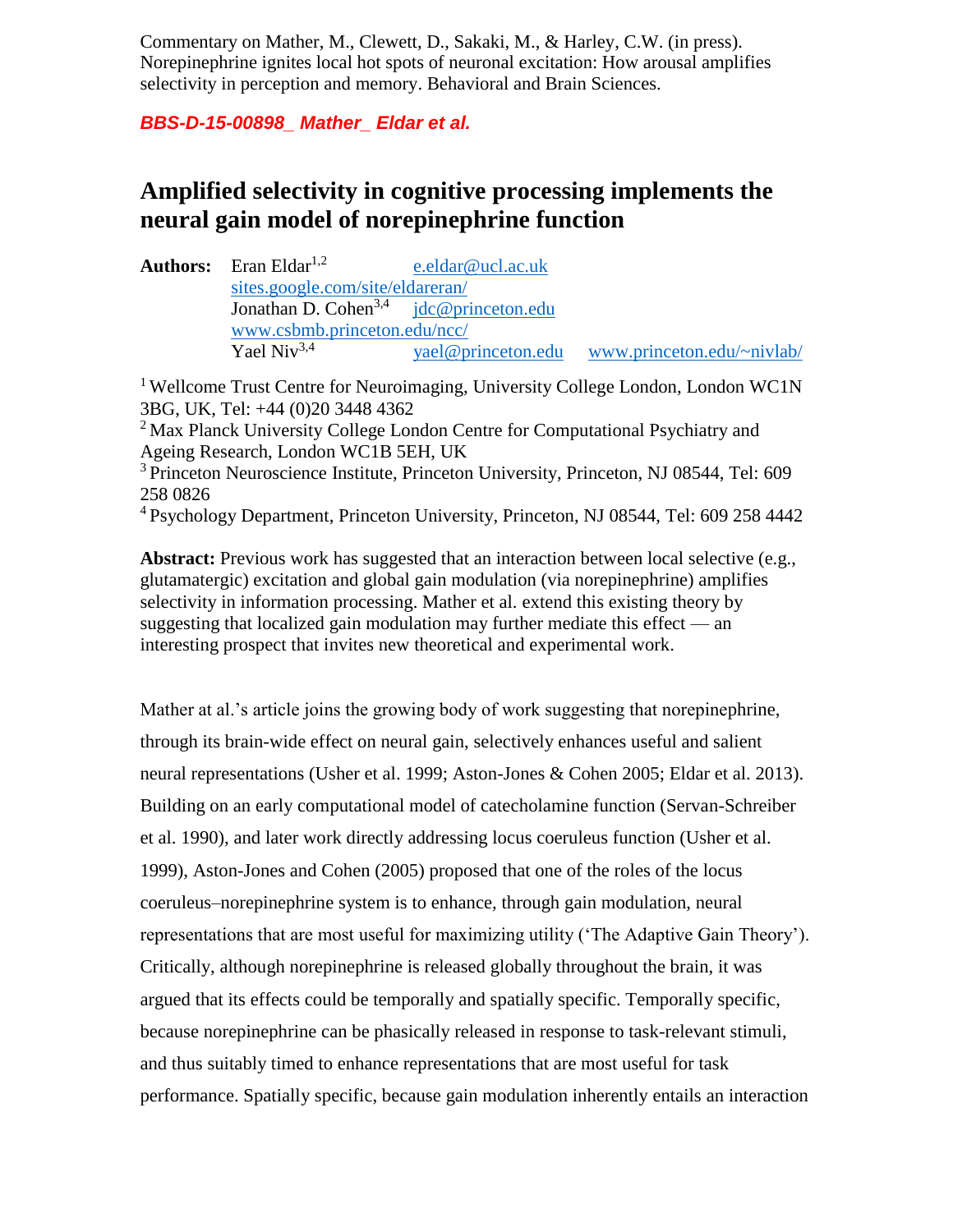between norepinephrine and glutamate in which strong neural representations (i.e., those that are already receiving strong glutamatergic input, due either to "bottom-up" sensory inputs and/or "top-down" context or control) are enhanced by norepinephrine, while weak neural representations are more inhibited (Eldar et al. 2013; Eldar 2014; see also Figure 5 in Mather et al.).

We conducted a series of behavioral and neuroimaging experiments to test this idea, that norepinephrine amplifies selectivity in information processing (Eldar 2014). Specifically, we investigated the relationship between selectivity and pupillometric indices of norepinephrine function in the domains of learning, perception and memory. We first showed that indices of high norepinephrine function are associated with learning that is more selectively focused on stimulus features to which individuals are predisposed to attend (Eldar et al. 2013). We then showed that a similar effect is evident in the domain of perception. Specifically, we found that indices of high norepinephrine function are associated with perception of ambiguous characters that is more selectively focused either on the character's visual features or on its semantic context, depending on which source of information has stronger influence (we manipulated source's strength using subliminal priming; Eldar et al., in revision; Eldar 2014). Notably, this latter finding suggests that norepinephrine will enhance bottom-up (e.g., visual features) or top-down (e.g., semantic) influences on perception, whichever one is stronger. Finally, we also showed that a similar effect is evident in the domain of memory, where we found that indices of high norepinephrine function are associated with recognition memory that is more selective to the font at which a word appears, when attention is drawn to the font by the experimental task (Eldar et al., in revision; Eldar 2014). These findings of increased selectivity in learning, perception and memory were predicted by neural network models of norepinephrine function, in which the effect of norepinephrine was modeled as a global increase in gain.

In addition to the behavioral predictions, our neural network models generated several neural predictions, which we tested using functional magnetic resonance imaging. First, increased gain entails that neural activity should be driven to maximal and minimal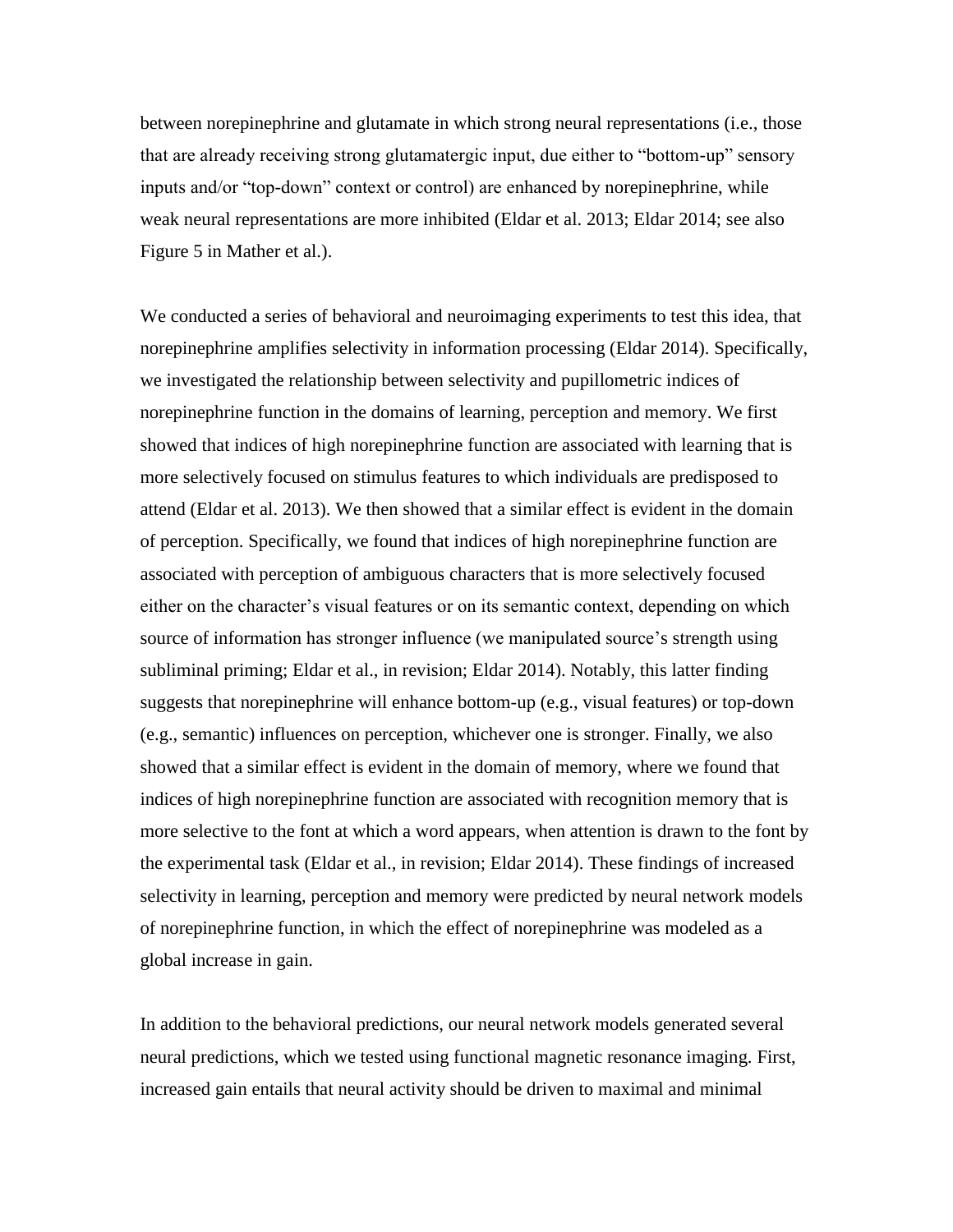levels, and thus the absolute deviation of activity levels from the mean activity should increase with gain. Second, stronger responsivity to input signals should increase functional connectivity between neural units. Third, functional connectivity between neural units should become more selectively localized in clusters (i.e., less globally distributed), mirroring the behavioral selectivity that is associated with high gain. Indeed, pupillary indices of high norepinephrine function were associated with all three effects throughout the brain, as measured by brain-wide Blood-Oxygen-Level-Dependent (BOLD) signals, further supporting the role of norepinephrine in global gain modulation in humans (Eldar et al. 2013).

The gain-modulation model of norepinephrine function was originally inspired by findings that norepinephrine enhances single-neuron responses to both excitatory and inhibitory signals (e.g., Moises et al. 1979; Waterhouse & Woodward 1980), which suggested that norepinephrine increases the contrast between strongly and weakly active neurons. However, subsequent single-neuron electrophysiology studies showed that norepinephrine may either enhance or suppress responsivity to excitatory input, depending on which receptor it acts on (e.g., Devilbiss & Waterhouse 2000). Mather et al.'s proposal of local positive-feedback interaction between norepinephrine and glutamate reconciles this latter evidence with the neural gain model of norepinephrine function, since it suggests a mechanism through which the gain-enhancing effect of norepinephrine would dominate specifically in strongly activated neurons, and thus, norepinephrine's overall effect would be to increase the contrast between weakly and strongly active neurons, as in the original model (shown in Figure 5 in Mather et al.). In addition, the local changes in norepinephrine that Mather et al. propose may have additional effects that go beyond those of the interaction between local excitation and global gain modulation. For instance, local enhancement of gain may amplify selectivity even further. Indeed, such local changes have been suggested by early *in vivo* studies of the influence of sensory and thalamic inputs on cortical release of norepinephrine (e.g., Marrocco et al. 1987).